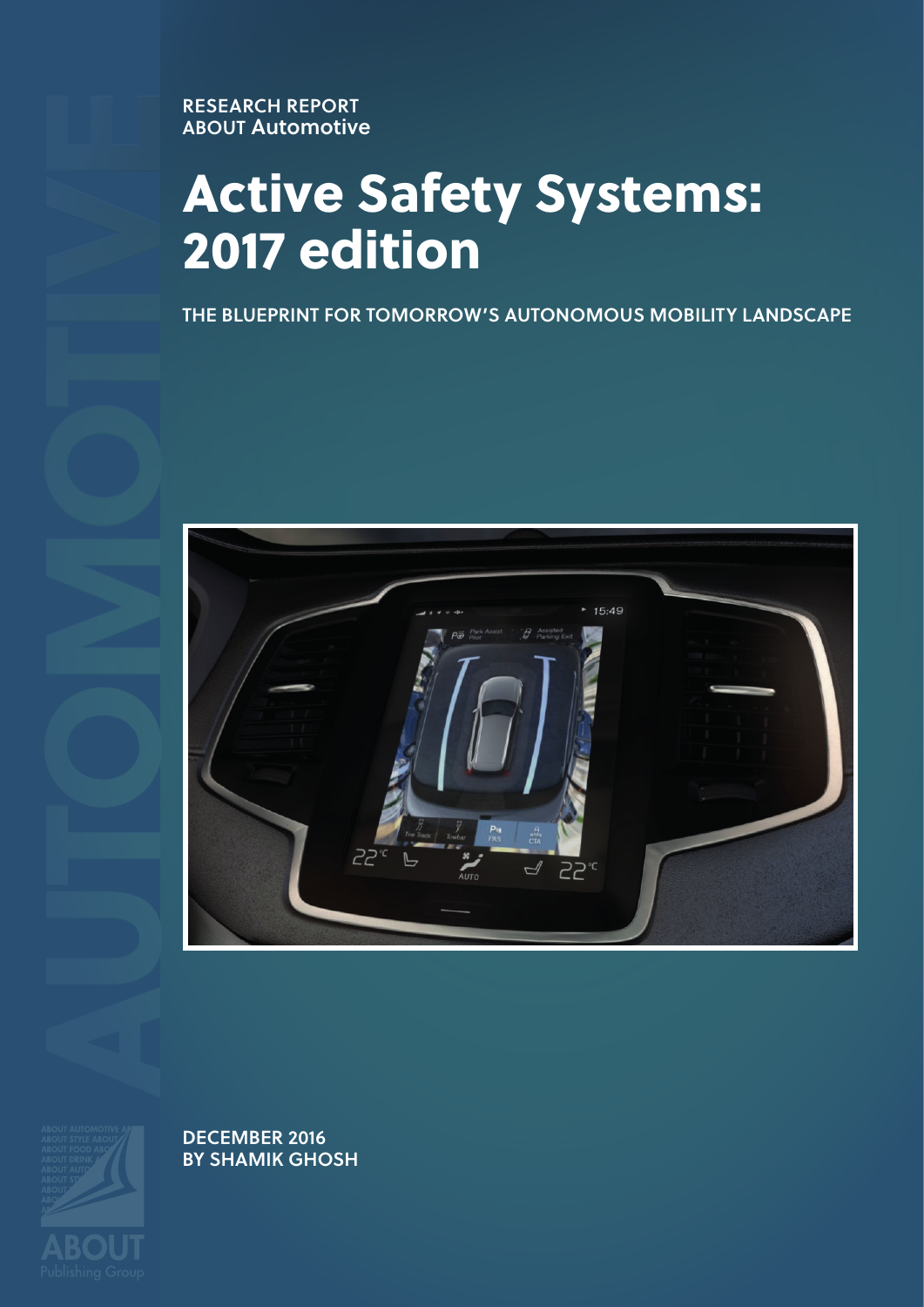#### **Chapter 1 [EVOLUTION OF AUTOMOTIVE SAFETY](#page--1-0)**

- **1.1 [Introduction](#page--1-0)**
- **1.2 [Historical evolution of vehicle safety](#page--1-0)**
- **1.3 [Synergies of in-vehicle safety systems: Active vs. Passive](#page--1-0)**

#### **Chapter 2 [STATUS QUO: SAFETY REQUIREMENTS & REGULATIONS](#page-5-0)**

- **2.1 [Philosophy of integrated safety](#page-5-0)**
- **2.2 [Regulatory implications of active safety](#page--1-0)**
- **2.3 [Euro NCAP's advanced ratings](#page--1-0)**
- **2.4 [IIHS' vehicle classification](#page--1-0)**

#### **Chapter 3 [SENSOR FUSION: A TECHNOLOGICAL OVERVIEW](#page-6-0)**

- **3.1 [Why perception in a pre-crash scenario is crucial](#page-6-0)**
- **3.2 [RADAR](#page--1-0)**
- **3.3 [Vision-based systems \(cameras\)](#page--1-0)**
- **3.4 [LiDAR](#page--1-0)**
- **3.5 [Ultrasonic sensors](#page--1-0)**
- **3.6 [Wheel speed sensors](#page--1-0)**
- **3.7 [Ergonomics of active safety systems: role of HMIs](#page--1-0)**

#### **Chapter 4 [ADAS & ACTIVE SAFETY APPLICATIONS](#page--1-0)**

- **4.1 [Longitudinal driving assistance](#page--1-0)**
- 4.1.1 [Adaptive Cruise Control \(ACC\)](#page--1-0)
- 4.1.2 [Forward Collision Warning \(FCW\)](#page--1-0)
- 4.1.3 [Rear parking assist/reversing assist](#page--1-0)

#### **4.2 [Lateral driving assistance](#page--1-0)**

- 4.2.1 [Lane Departure Warning \(LDW\)](#page--1-0)
- 4.2.2 [Lane Keeping Assist \(LKA\)](#page--1-0)
- 4.2.3 [Blind Spot Detection \(BSD\) with Cross Traffic Alert \(CTA\)](#page--1-0)
- 4.2.4 [Traffic Sign Recognition \(TSR\)](#page--1-0)
	- **4.3 [Vulnerable user monitoring](#page--1-0)**
- **4.4 [Night Vision \(NV\)](#page--1-0)**
- **4.5 [In-vehicle Driver Monitoring \(DM\)](#page--1-0)**

### **[CASE STUDY:](#page-7-0) [AUTONOMOUS EMERGENCY BRAKING \(AEB\)](#page-7-0) [What is AEB?](#page-7-0)**

**[How does it work?](#page-7-0)**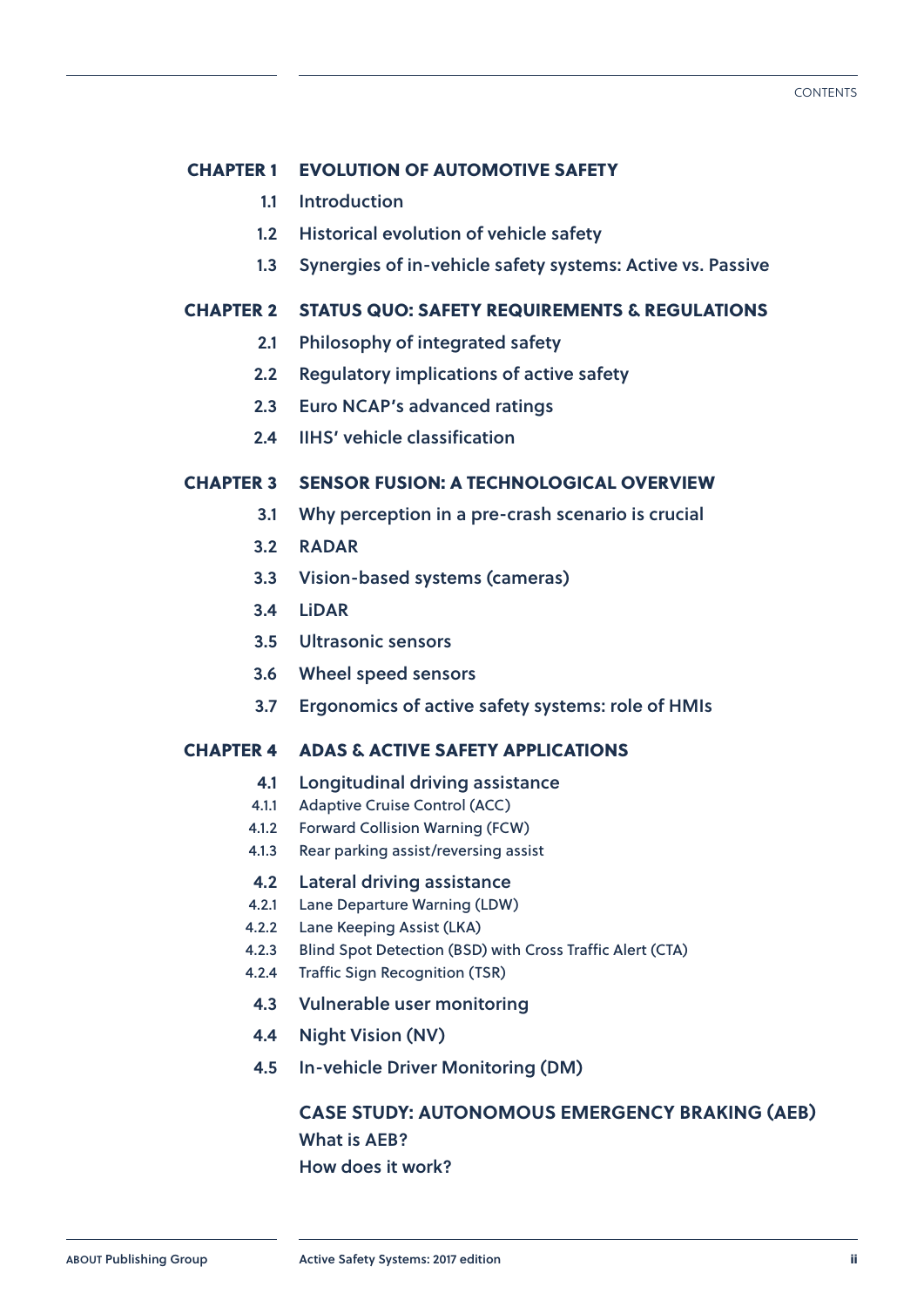**[How effective are AEB systems?](#page--1-0)**

**[Limitations and scope of improvement](#page--1-0)**

**[Developments around AEB](#page--1-0)**

#### **Chapter 5 [ACTIVE SAFETY DOWN THE LINE](#page--1-0)**

- **5.1 [Active safety meets V2X: cooperative ITS](#page--1-0)**
- **5.2 [Active safety for commercial vehicles](#page--1-0)**
- **5.3 [Regulatory work underway](#page--1-0)**
- 5.3.1 [Anti-Lock Braking \(ABS\) and Electronic Stability Control \(ESC\)](#page--1-0)
- 5.3.2 [Braking Assistance system \(BA\)](#page--1-0)
- 5.3.3 [Tyre Pressure Monitoring Systems \(TPMS\)](#page--1-0)
- 5.3.4 [Emergency Calls \(eCall\)](#page--1-0)
- **5.4 [Active safety challenges: what's holding us back?](#page--1-0)**
- 5.4.1 [Environmental detection and perception](#page--1-0)
- 5.4.2 [Development of infrastructure](#page--1-0)
- 5.4.3 [Human factors: keeping the driver in the loop](#page--1-0)
- 5.4.4 [Testing and validation](#page--1-0)
- 5.4.5 [Demonstration of safety, reliability and robustness](#page--1-0)
- 5.4.6 [Consumer acceptance](#page--1-0)

#### **Chapter 6 [TOP AUTONOMOUS DRIVING & ACTIVE SAFETY PROJECTS OF](#page--1-0)  [AUTOMOTIVE COMPANIES](#page--1-0)**

- **6.1 [Introduction](#page--1-0)**
- **6.2 [Volvo's IntelliSafe](#page--1-0)**
- **6.3 [Mercedes-Benz's PreSafe](#page--1-0)**
- **6.4 [Subaru's EyeSight](#page--1-0)**
- **6.5 [Toyota's Safety Sense](#page--1-0)**
- **6.6 [Audi's PreSense](#page--1-0)**
- **6.7 [BMW's City Brake](#page--1-0)**
- **6.8 [Honda's SENSING](#page--1-0)**
- **6.9 [General Motors' Super Cruise](#page--1-0)**

#### **[REFERENCES](#page--1-0)**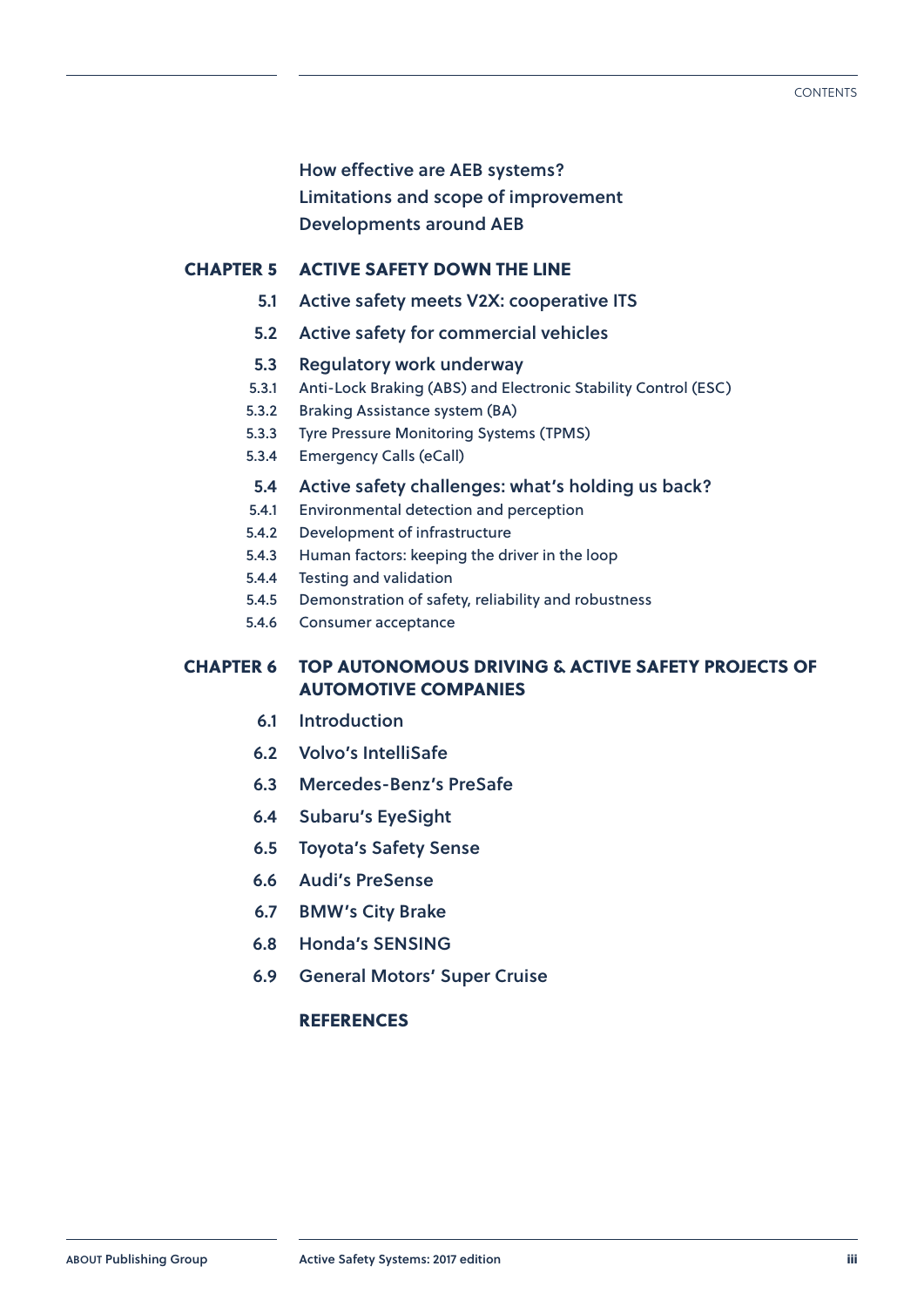#### **List of tables**

| TABLE 1 |  |  |  | Phase model for driving safety |  |
|---------|--|--|--|--------------------------------|--|
|---------|--|--|--|--------------------------------|--|

TABLE 2 [Features of automotive grade cameras](#page--1-0)

#### **List of figures**

| <b>FIGURE 1</b>  | Forward collision warning system                   |
|------------------|----------------------------------------------------|
| <b>FIGURE 2</b>  | Mercedes-Benz accident research analysis           |
| <b>FIGURE 3</b>  | The 'integrated' safety model                      |
| <b>FIGURE 4</b>  | Euro NCAP ratings distribution (2014 onwards)      |
| <b>FIGURE 5</b>  | Sensors used in Active Safety                      |
| <b>FIGURE 6</b>  | Automotive Grade Radar (77 GHz)                    |
| <b>FIGURE 7</b>  | Driver status monitor                              |
| <b>FIGURE 8</b>  | <b>LiDAR</b> evolution                             |
| <b>FIGURE 9</b>  | <b>Ultrasonic proximity sensor</b>                 |
| <b>FIGURE 10</b> | Wheel speed sensor                                 |
| <b>FIGURE 11</b> | HMI demonstrating adaptive cruise control          |
| <b>FIGURE 12</b> | Adaptive Cruise Control functional diagram         |
| <b>FIGURE 13</b> | <b>Cooperative ACC system</b>                      |
| <b>FIGURE 14</b> | Forward Collision Warning functional diagram       |
| <b>FIGURE 15</b> | <b>Rear Parking Assist system</b>                  |
| <b>FIGURE 16</b> | Lane Departure Warning system                      |
| <b>FIGURE 17</b> | Lane Keeping Assist in operation                   |
| <b>FIGURE 18</b> | Blind spot detection with rear-cross traffic alert |
| <b>FIGURE 19</b> | Traffic Sign Recognition with speed adaptation     |
| <b>FIGURE 20</b> | Pedestrian detection with 'auto-brake'             |
| <b>FIGURE 21</b> | Pedestrian detection with night vision technology  |
| <b>FIGURE 22</b> | In-cab Facial Monitoring                           |
| <b>FIGURE 23</b> | <b>AEB working principle</b>                       |
| <b>FIGURE 24</b> | 'City Safety' AEB system                           |
| <b>FIGURE 25</b> | Euro NCAP and AEB system                           |
| <b>FIGURE 26</b> | V2V & V2I systems                                  |

FIGURE 27 [Two-truck platooning](#page--1-0)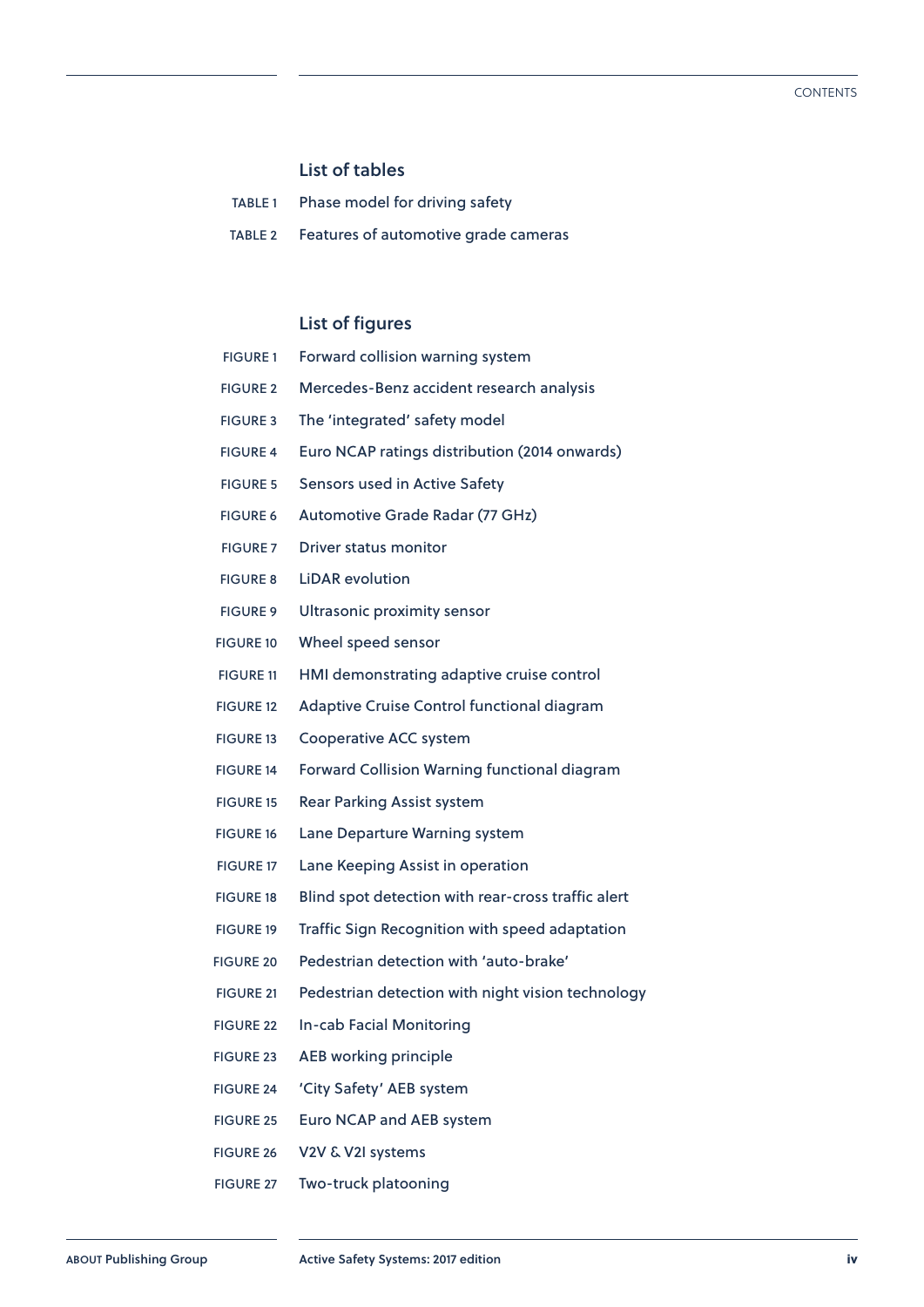- FIGURE 28 [Electronic Stability Control](#page--1-0)
- FIGURE 29 [TPMS active](#page--1-0)
- FIGURE 30 [eCall operation](#page--1-0)
- FIGURE 31 [Intellisafe system demonstrating surround-view](#page--1-0)
- FIGURE 32 [PreSafe's brake assist application](#page--1-0)
- FIGURE 33 [EyeSight featuring two stereo cameras](#page--1-0)
- FIGURE 34 [Automatic high beam](#page--1-0)
- FIGURE 35 [PreSense enabled in A4 model](#page--1-0)
- FIGURE 36 [City Braking](#page--1-0)
- FIGURE 37 [Honda SENSING technology](#page--1-0)
- FIGURE 38 [Super Cruise ADAS technology](#page--1-0)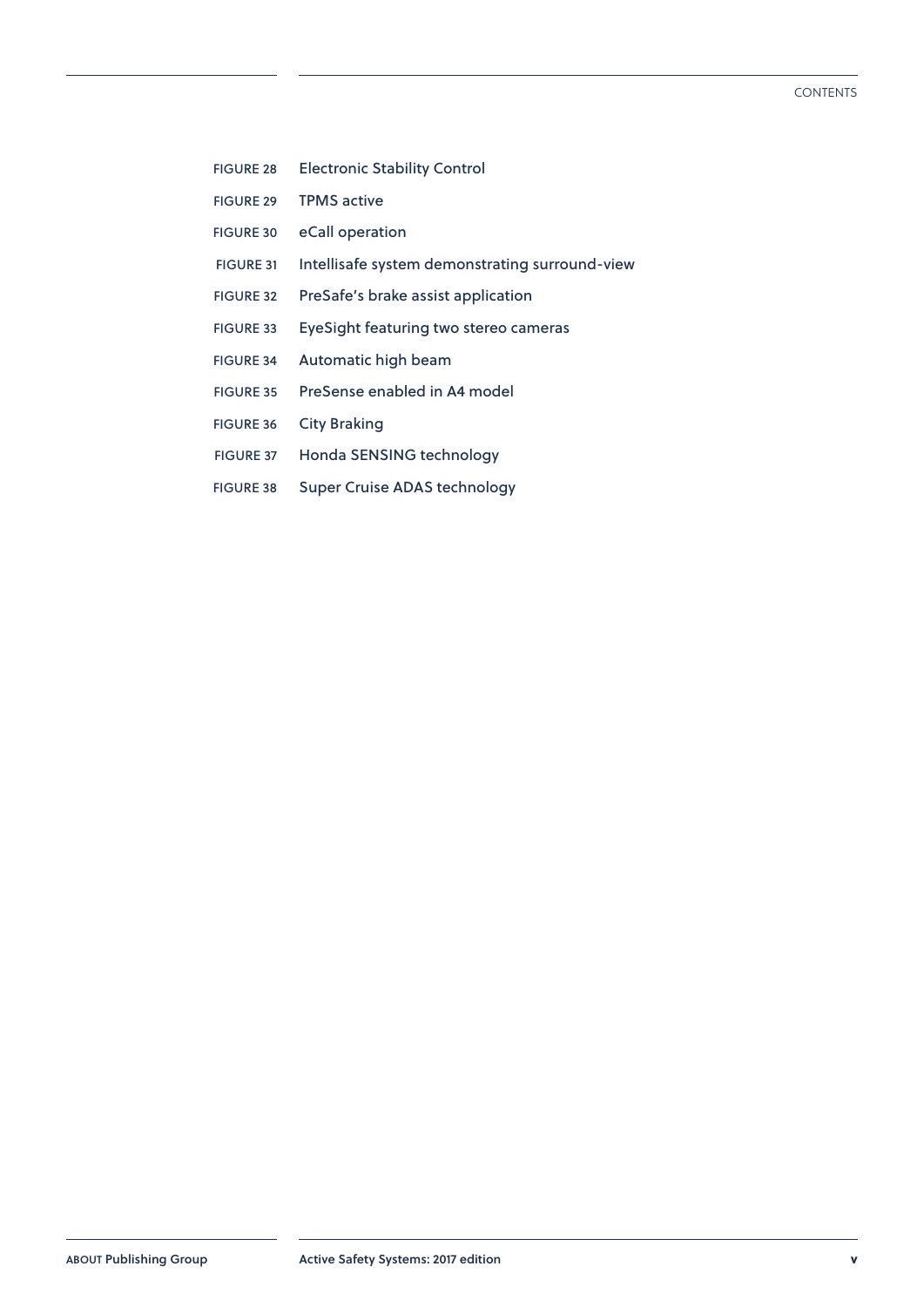# <span id="page-5-0"></span>**STATUS QUO: SAFETY REQUIREMENTS & 22 PEGULATIONS**

#### **2.1 PHILOSOPHY OF INTEGRATED SAFETY**

As explained in chapter 1, the process of vehicle safety does not start after an actual crash has occurred. Nowadays, safety standards are being designed to take into consideration accident avoidance and mitigation techniques in all phases of driving. If we compare the performance of vehicles on the market just a couple of years ago with that of current vehicles, the progress made in this discipline is stark.

Before we discuss the implications of different phases of driving on vehicle safety requirements, it is imperative to understand those phases. Werkmeister et al. in a paper titled 'A Balanced Active & Passive Safety Concept for New Vehicle Generation' explained<sup>1</sup> various driving phases. A simplified version of their phase model along with safety requirements has been shown in shown in Table 1.

| <b>Phase</b>              | Philosophy                                                                                                                                        | <b>Safety Requirements</b>                                                                                                                                                                                                                     |
|---------------------------|---------------------------------------------------------------------------------------------------------------------------------------------------|------------------------------------------------------------------------------------------------------------------------------------------------------------------------------------------------------------------------------------------------|
| Stage 1: Before driving   | The driver is alerted beforehand about<br>the on-road situation. The information<br>can be obtained by on-board sensors<br>and infotainment apps. | • Imminent traffic.<br>• Alternative routes.<br>• Weather report.<br>• Vehicle health report.<br>• Seating position, mirror adjustment etc. according to route.                                                                                |
| Stage 2: Normal driving   | Make driving stress free with dynamic<br>and continuously monitor the ambient<br>environment.                                                     | • Distraction-free Human Machine Interface (HMI).<br>• Advanced lighting option (if visibility is low).<br>• Advanced cruise control (ACC).<br>• Windshield de-icing options (in snowy weather).<br>· Suspension control, heading control etc. |
| Stage 3: Warning phase    | Drivers are informed about any safety<br>deficit in a timely manner and required<br>to take necessary action to avoid any<br>accident.            | • Real-time driver feedback.<br>• Steep cornering.<br>• Over-speeding.<br>• Lane diversion.<br>• Harsh braking/acceleration.<br>• Entering/leaving tunnel.                                                                                     |
| Stage 4: Pre-crash phase  | Sensors detect a high probability of<br>an imminent crash and intervene<br>autonomously, without requiring any<br>explicit action from driver.    | • Activate restraint systems.<br>• Adjustment of belt configuration, seat positions.<br>• Pedestrian detection system.                                                                                                                         |
| Stage 5: CRASH phase      | All sorts of occupant safety systems are<br>activated.                                                                                            | • Multiple airbags.<br>• Vehicle crashworthiness.<br>• Pedestrian protection system.<br>• Anti-whiplash systems.<br>• Child protection systems.<br>• Padded dashboards.<br>• Pop-up dashboards.<br>• Contact adhesives (patent Google).        |
| Stage 6: Post-crash phase | Rescue measures are taken to deal<br>with the secondary impacts of the<br>accident.                                                               | $\cdot$ eCall.<br>• Fire suppression.<br>• Tank integrity.<br>· Roadside assistance.                                                                                                                                                           |

#### **TABLE 1 Phase model for driving safety**

Source: Werkmeister et al/ABOUT Automotive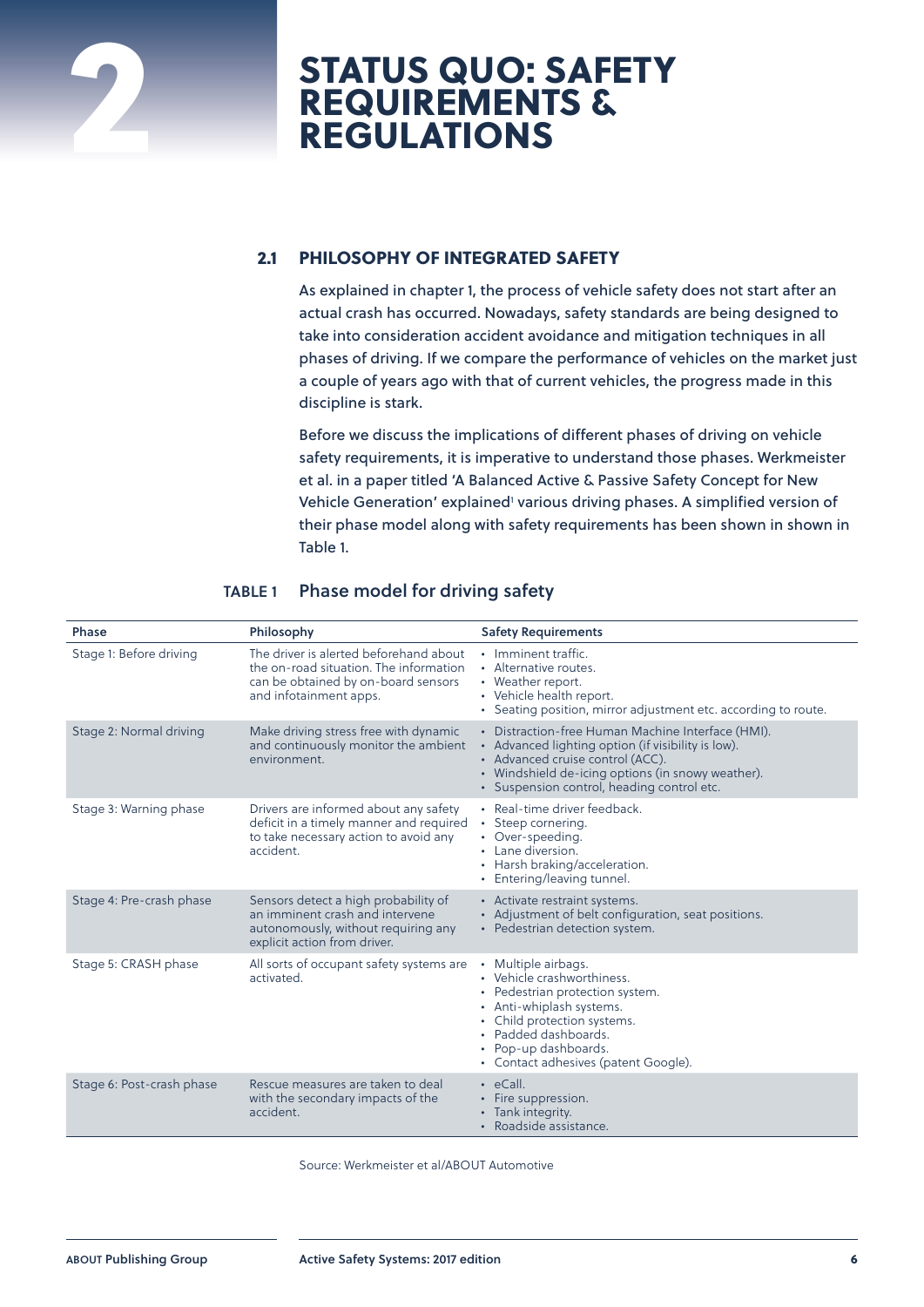# <span id="page-6-0"></span>**SENSOR FUSION: 3 A TECHNOLOGICAL OVERVIEW**

#### **3.1 WHY PERCEPTION IN A PRE-CRASH SCENARIO IS CRUCIAL**

The basic premise for any pre-crash perception system is to make use of more anticipatory and descriptive sensors than the current accelerometer-based approach to detect a collision beforehand. The system then communicates this information to the vehicle and its occupant protection systems and takes appropriate actions to prevent the collision from happening.

Koopman et al. in a paper<sup>1</sup> titled 'Pre-Crash Sensing Countermeasures & Benefits' categorized the traditional pre-crash sensing systems in two forms; reversible and irreversible.

The first category encompasses features that are activated just before a potential crash, but usually have the capability of being reset in case the crash does not occur. Examples include airbag pre-arming, non-pyrotechnic seat belt pre-tensioning, bumper extension or lowering, and emergency autonomous braking.



#### **FIGURE 5 Sensors used in Active Safety**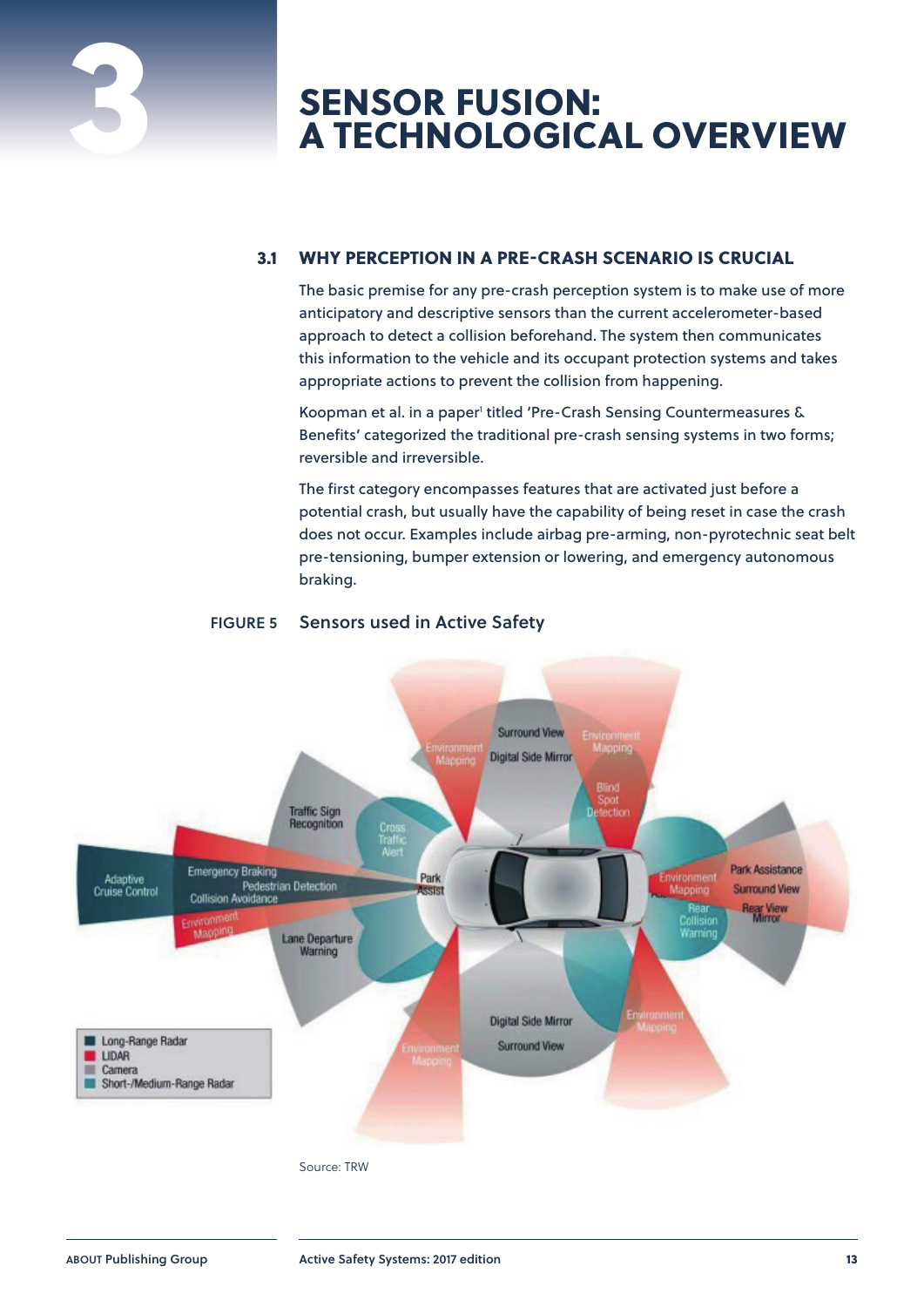<span id="page-7-0"></span>for monitoring different states of alertness. A variety of metrics have been proposed and refining the most relevant metrics for fatigue monitoring is likely to be a focus of future research for aftermarket system development.

Some vehicle manufacturers are using CAN-based drowsiness monitors using a wide range of vehicle control measures. These systems may have a place in the market as an OEM offering to be used by automotive manufacturers and as an aftermarket option to fleets.

The costs associated with driver drowsiness and distraction devices vary substantially ranging from \$150 to \$2,000 (Forseman et al.).

### **CASE STUDY AUTONOMOUS EMERGENCY BRAKING (AEB)**

#### **WHAT IS AEB?**

AEB systems are part of advanced 'pre-emptive' safety technologies that takes the functionality of a collision warning system to the next level. As previously explained in Chapter 4, FCW systems monitor the ambient traffic ahead of the road and issues a warning if a collision is detected. AEB systems add the 'mitigation' part on top of FCW systems and intervene by braking the car automatically should the driver fail to either acknowledge the warning or take necessary action. Euro NCAP further simplified<sup>12</sup> AEB systems by defining each of its elements on its official website;

- *Autonomous* the system acts independently of the driver to avoid or mitigate the accident;
- *Emergency* the system will intervene only in a critical situation; and
- *Braking* the system tries to avoid the accident by applying the brakes.

AEB systems improve safety in two ways: firstly, they help to avoid accidents by identifying critical situations early and warning the driver; and secondly they reduce the severity of crashes which cannot be avoided by lowering the speed of collision and, in some cases, by preparing the vehicle and restraint systems for impact.

#### **HOW DOES IT WORK?**

Generally, AEB systems use millimetre wave radar, stereo cameras (mostly), LiDAR alone or a combination of any two or three of these to monitor their environment and detect potential threats. The 'perceived' information is then fed to complex algorithms that analyse the sensor data to identify collision partners by collating it with the vehicle's motion data, their relative position, speed and therefore the collision threat (see Figure 23). The speed range within